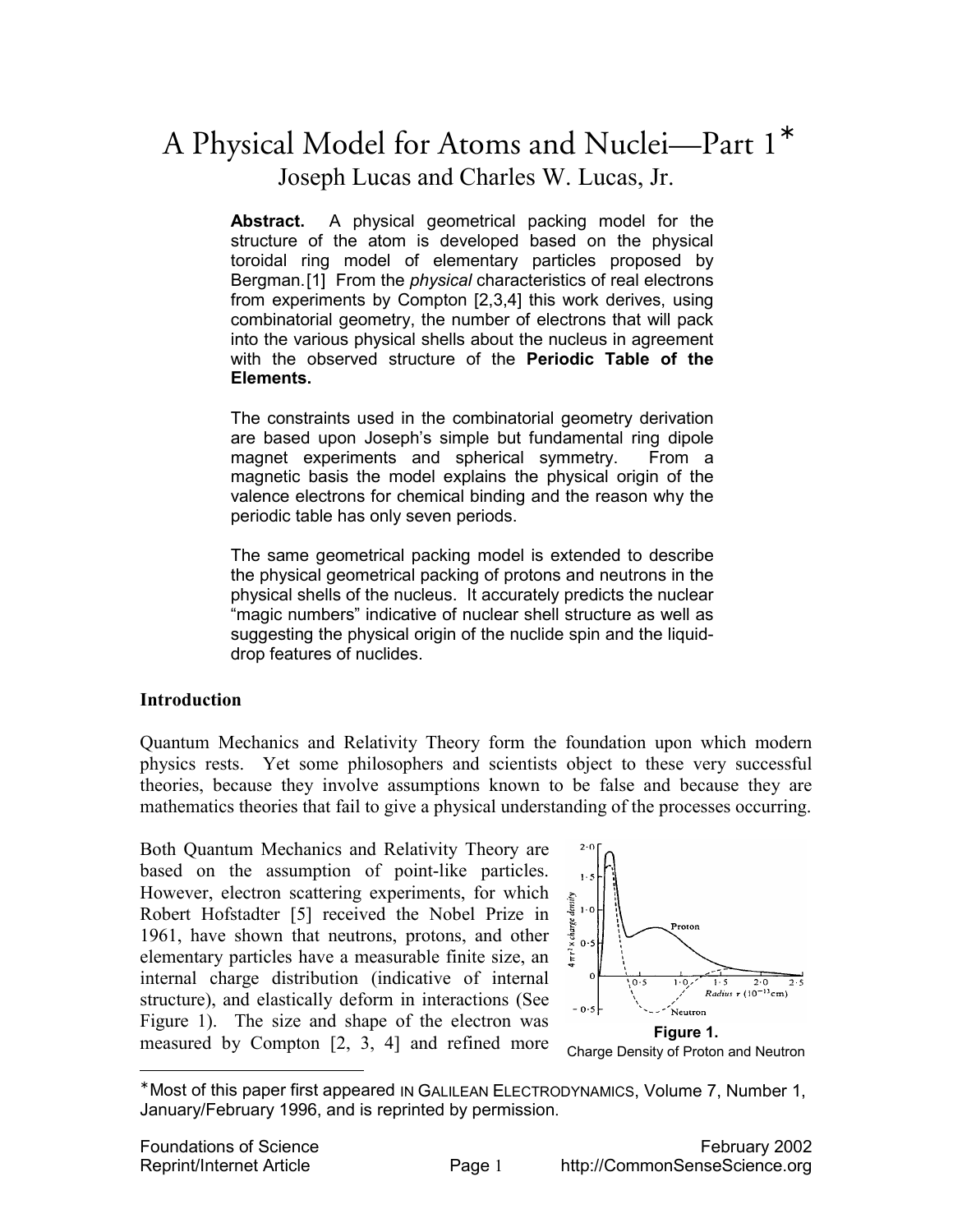completely by Bostick [6, 7], his last graduate student. The finite size, internal particle structure, and elastic deformation of shape are ignored by both Quantum Mechanics and Relativity Theory.

In modern relativistic quantum theories of the atom and nucleus, it is postulated that the charged electrons and protons move in their respective shell orbits with specific angular momentum about the center of the nucleus without continuously radiating electromagnetic energy. These postulates violate both Ampere's and Faraday's laws of electrodynamics from which Larmor's formula for total power *P* radiation from a moving charge is derived, *i.e.*,

$$
P = \frac{2e^2}{3c^3} \left| \frac{dV}{dt} \right|^2 \tag{1}
$$

Larmor's formula agrees with all the macroscopic experiments with accelerating charges. It requires all accelerated charged particles to emit radiation continuously while being accelerated. However, radiation from the orbiting electrons and protons in the atom postulated by quantum theory is not observed and violates energy conservation.

Quantum models of the atom are unable to show that the forces in the atom are in dynamical equilibrium for S states with zero angular momentum. Normally some angular momentum is needed to give rise to a centrifugal force to balance the electrical Coulomb force attracting the negatively charged electron toward the positively charged nucleus. Otherwise, the Coulomb force causes the electron to fall into the nucleus and annihilate itself with a proton.

For S states, quantum mechanics postulates that the negative electron vibrates back and forth *through the nucleus* without interacting with the positively charged protons. This postulate violates electrodynamics laws without any physical justification.

In quantum mechanics the self-field of finite-size elementary particles and their changes due to deformation are ignored. These are real physical and experimentally measurable effects.

Quantum theories lead to a 100 percent random basis for events of the physical universe. This is in disagreement with common sense experience and the notion that all effects are produced by some cause.

Despite the shortcomings of Quantum Mechanics and Relativity Theory, they have persisted as pillars of modern physics. Their status is due in part to the fact that they yield mathematical formulas that accurately predict many phenomena. Also, no better alternative theories have yet been identified and accepted.

This situation has been changed by three events. The first event occurred in 1915 when Ewald and Oseen [8, 9] discovered the extinction effect in electrodynamics. Experimentally they found that when light passes through any media, even the best manmade vacuum, it is absorbed by atoms and re-emitted in such a way that it moves with the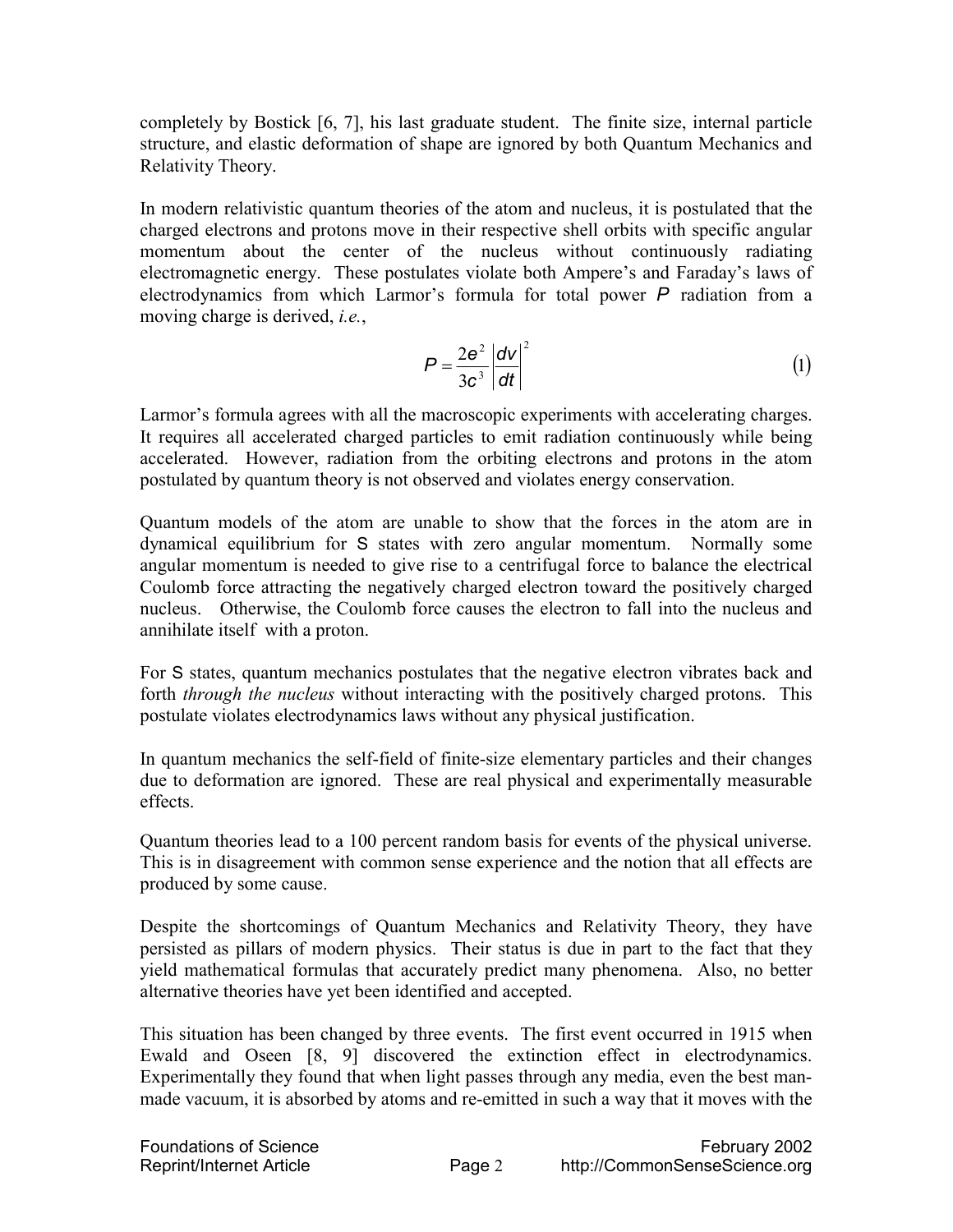speed of light plus the velocity of the atoms on which it was absorbed. In 1963 Fox [10, 11, and 12] realized that this experimental evidence allowed the famous Michelson-Morley modified Fizeau experiment of 1886 to be explained by classical electrodynamics using the Galilean transformation instead of relativity theory. Basically the extinction effect invalidated the second postulate of Relativity Theory that the speed of light was *c* in all reference frames.

The second event occurred in 1978 when Barnes [13] published his remarkable proof from electrodynamics showing that all the known results predicted by Special Theory of Relativity (STR), *i.e.* the change in mass of elementary particles with velocity, the change in electromagnetic fields of elementary particles with velocity, and the change in decay half-life with velocity could be predicted exactly from classical electrodynamics of finitesize elastically deformable elementary particles.

Once this proof was published, scientists began to realize that Relativity Theory cannot be applied to real physical finite-size elastically deformable elementary particles without always obtaining a bad result. This is due to the fact that electrodynamics is sufficient by itself without help from another theory.

The third event occurred in 1990 when Bergman [1] called attention to a successful

physical model for the electron, proton, and other elementary particles based on a spinning toroidal ring of continuous charge. This model depicts the electron and the proton as thin rings of charge circulating at the speed of light. The continuous charge in the ring is repulsive to itself due to the Coulomb interaction. This force is exactly balanced by the *magnetic pinch effect* due to the current in the ring. The balance of electric coulomb and magnetic Lorentz forces determines *R*, the radius of the ring (See Figure 2). The half-thickness of the ring *r* is extremely small.



Bergman speculates that the electric and magnetic forces on the ring must in general be unequal with the electrical repulsive forces predominating at small radii and the magnetic pinch effect predominating at large radii. Bergman suggests that there are special values of the radius for which the electric and magnetic forces are equal, but no explicit proof of this has been given. Furthermore, Bergman notes that the dynamic radius of an electron closely bound to a proton in a neutron would be significantly smaller than the radius of an electron weakly bound to a distant proton in the hydrogen atom due to the elasticity of the toroidal ring model.

Three features of the spinning charged ring model of electrons and protons are especially important to the structure of the atom. The dominating characteristics provided by the ring model are first, the physical size of each particle; second, the magnetic dipole exhibited by each particle; and third, the property that a charged spinning ring, which is surrounded by static electric and magnetic fields, does not radiate continuously.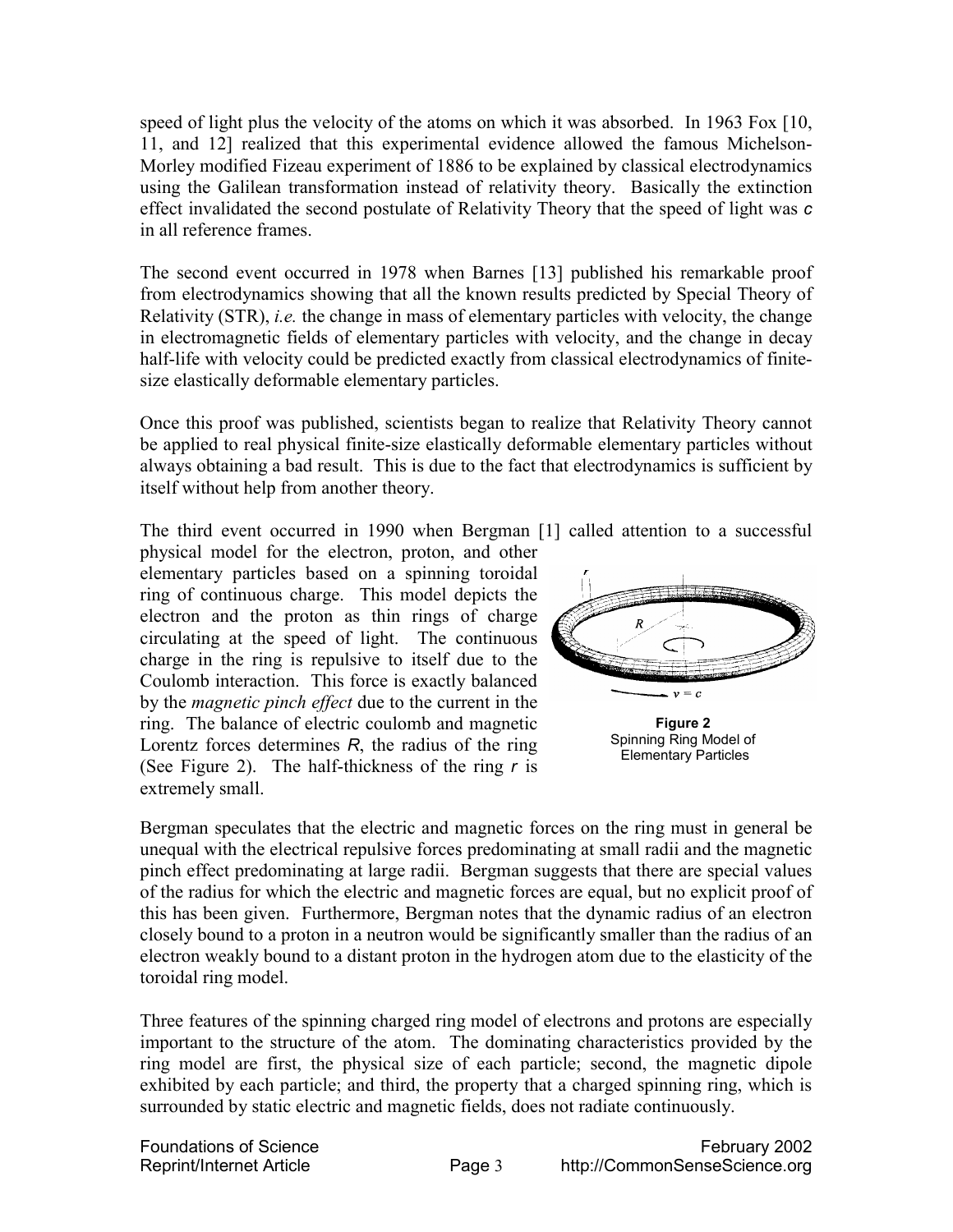Planck's constant *h*, the fundamental constant of quantum mechanics, is derived by Bergman [1] to be

$$
h = \frac{e^2}{2\pi\varepsilon_o c} \ln\left(\frac{8R}{r}\right) \tag{2}
$$

The value of *h* is determined from the ring structure by the balance of electric and magnetic forces. Since Bergman's model is a physical model, it allows one to predict from first principles Planck's constant *h*, spin, magnetic moment, mass, and other physical properties of elementary particles.

According to the rules of logic employed in science, whenever one theory is able to predict the value of the fundamental constant of another theory and give a physical explanation of it, that theory is automatically superior. Thus Bergman's physical model of elementary particles is superior to and more fundamental than all quantum models.

Due to the objections mentioned above to the theories of Quantum Mechanics and Relativity plus the three events also described above, it seemed appropriate that new work be undertaken to develop a new theory of the atom and nucleus based on real physical electrons, protons, and neutrons that have finite size, ring charge structure, and are elastically deformable.

#### **The New Model of the Atom**

The scattering experiments performed by Rutherford showed that the atom consists of a tiny massive nucleus with containing protons and neutrons with the less massive electrons on the outer surface. Ampere's law and Faraday's law require that the electrons radiate electromagnetic energy continuously if they move in an orbit about the nucleus. Since continuous radiation of the proper frequency for the electron to be orbiting the

nucleus is not observed, it is logical to assume from classical electrodynamics that the electrons do not orbit the nucleus.

If electrons in the atom do not orbit the nucleus, but rather come to some stable equilibrium distance from it due to the balance of electric and magnetic forces, then it should be possible to predict the way the electrons pack themselves in layers or shells about the nucleus. Finding the structure of the atom should be a problem of geometry.

There is a field of geometry, called Combinatorial Geometry that concerns itself with relations among members of finite systems of geometric figures subject to various conditions and constraints. Two of the important topics addressed by Combinatorial

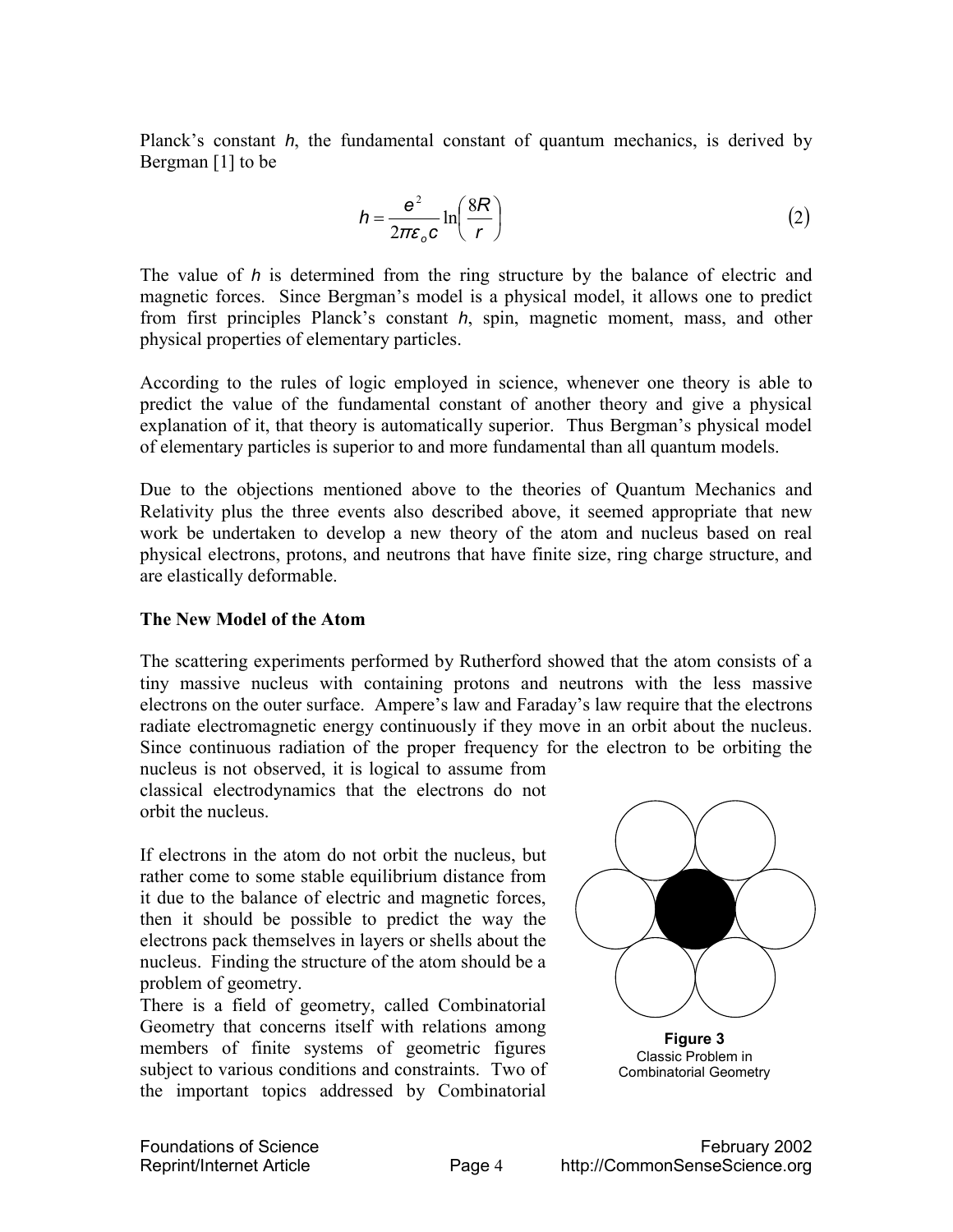Geometry are *packing* and *covering*. An example of packing is the number of equal sized disks in a plane about a central disk. It is easily seen that six equal circular disks may be placed around another disk of the same size, subject to the constraints that the central disk is touched by all the others and that no two disks overlap (see Figure 3).

In the three dimensional case it is possible to place twelve balls (solid spheres) around a given ball, subject to the constraints that all the balls touch the central ball and no two balls overlap.

Now in the case of the atom, consisting of a central nucleus with finite size electrons packed about it in layers or shells, one can also use Combinatorial Geometry. In this case, there are additional constraints. The balls or electron rings have a magnetic moment and an electrical attraction to the nucleus or central shell.

From observation and general symmetry principles, one assumes that each layer or shell of the atom must be constructed in such a way that the total magnetic moment in each

| Shell | Size                            | Total<br>Electrons |
|-------|---------------------------------|--------------------|
| #1    | 1 great circle of 2 electrons   |                    |
| #2    | 2 great circles of 4 electrons  |                    |
| #3    | 3 great circles of 6 electrons  | 18                 |
| #4    | 4 great circles of 8 electrons  | 32                 |
| #5    | 5 great circles of 10 electrons | 50                 |



shell sums to zero and the cancellation of the magnetic moments is perfectly spherical, *i.e.* all great circles that pass through the arrangement of electrons must have the same number of electrons and no magnetic moment.

In order to learn more about the magnetic constraints, ceramic ring magnets of 9/8 inch diameter, 1/4 inch thickness, and a 5/16 inch center hole were obtained from Radio Shack for performing key experiments. The north pole of each magnet was painted white. The magnets were then hung by string in a circular ring to determine the equilibrium arrangement. Only a circular ring with an even number of magnets was found to come to equilibrium in a circular arrangement. When the arrangement of magnets with an even

number of magnets came to equilibrium, the magnets were oriented such that they precisely alternated the north-south orientation as one proceeded around the ring (see Figure 4).

Spherical symmetry implies that no matter which great circles of electrons are packed in a shell, the same precise pattern of alternation of magnetic orientation should exist. This constraint along with the one requiring an even number of magnets in each great circle is sufficient to determine the sizes of each of the packing shells of electrons about the nucleus. Using the method of enumeration, *i.e.* examining each possible shell size one by one, one finds that the successive shells that satisfy the packing constraints are described by Table 1.



Equilibrium Position of Ring Magnets in a Circle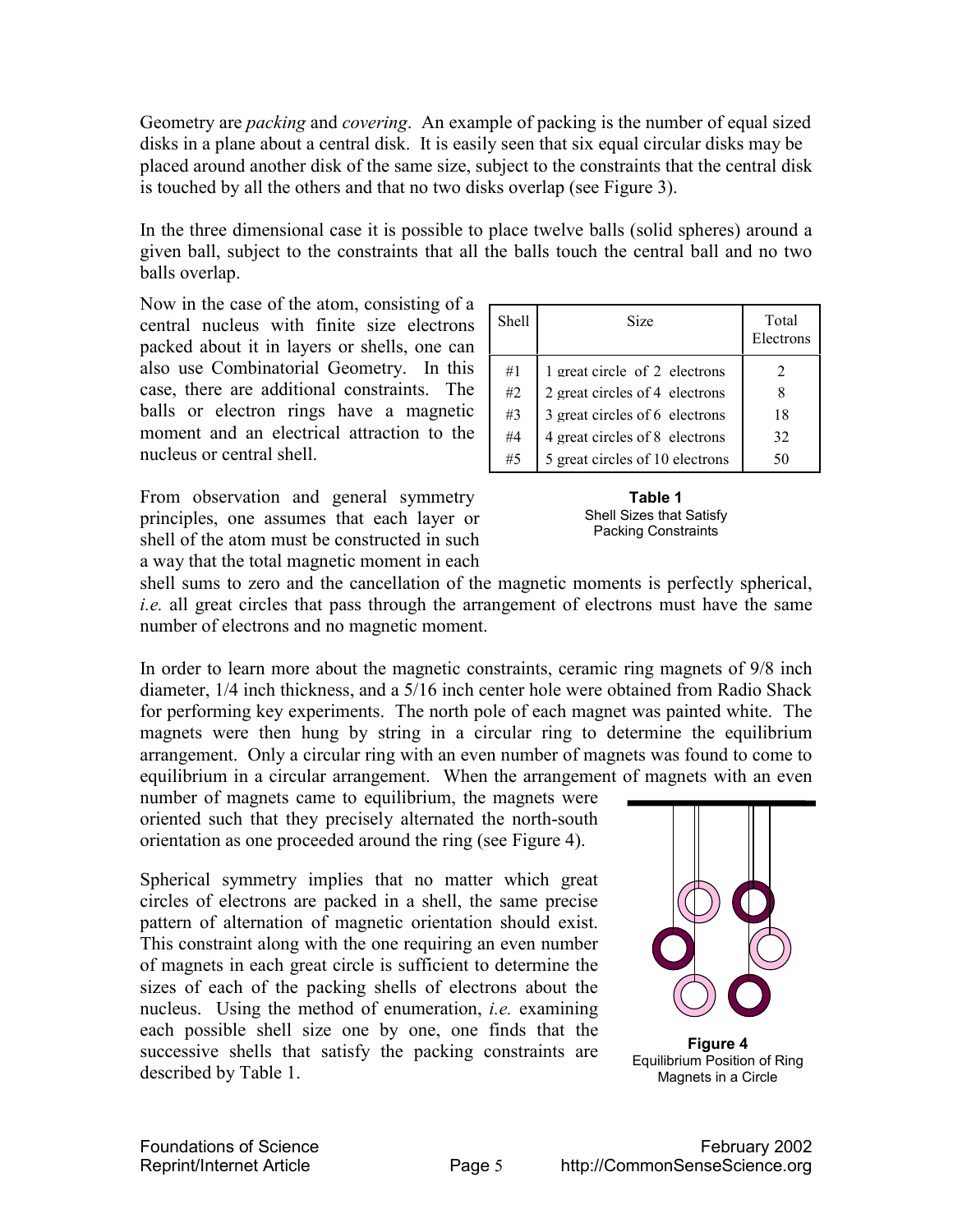An illustration of shell #2 is provided by Figure 5, which shows a filled shell of eight electrons consisting of two groups of four rings each. The principle magnetic flux line for each group is also shown. The spinning charged ring electrons shown in Figure 5 are all located on two great circles (which are not shown).

A larger shell of 18 electrons, shell #3 of Table 1, is illustrated by Figure 6. In this arrangement, three groups of six electrons form the filled shell. All the ring electrons are located on three great circles.



In order to study the relative magnetic binding strengths of each of these great circle shell sizes, an apparatus was constructed consisting of a wooden

**Figure 5**  Filled Shell of 8 Electrons

board with circular arrangements of 2, 4, 6, 8, 10,... wooden pegs spaced such that ring magnets could be mounted on the pegs while comfortably touching one another in a



**Figure 6**  Fixed Shell of 18 Electrons

circular pattern. One of the pegs was removed from each great circle of magnets, and the force to remove the associated ring magnet was measured. In order to eliminate the effect of friction, the board was held on edge, and the weight on the magnet needed to pull it away from the great circle was measured (including its own weight). Figure 7 illustrates the experimental apparatus.

The results of these magnet experiments are shown in Graph 1. The graph shows the relative binding strengths of the various great circle configurations of ring magnets. Note that great circles of four ring magnets are most tightly bound. This suggests that in atoms, the shells of

*two* great circles of four electrons will be strongly bound, giving rise to valence like effects observed in chemical bonding. Also note that great circle arrangements of ten or more ring magnets show no more inclination to bind in a circular shape than an odd number of ring magnets. From this result, one does not expect shells of 50 electrons or more to be found to exist in the atomic electron shells. Thus the atom should have only 4 electron shell sizes, *i.e.* 2, 8, 18 and 32 electrons.



**Graph 1**  Binding Force per Magnet by Ring Size (Experiment with Board and Magnets)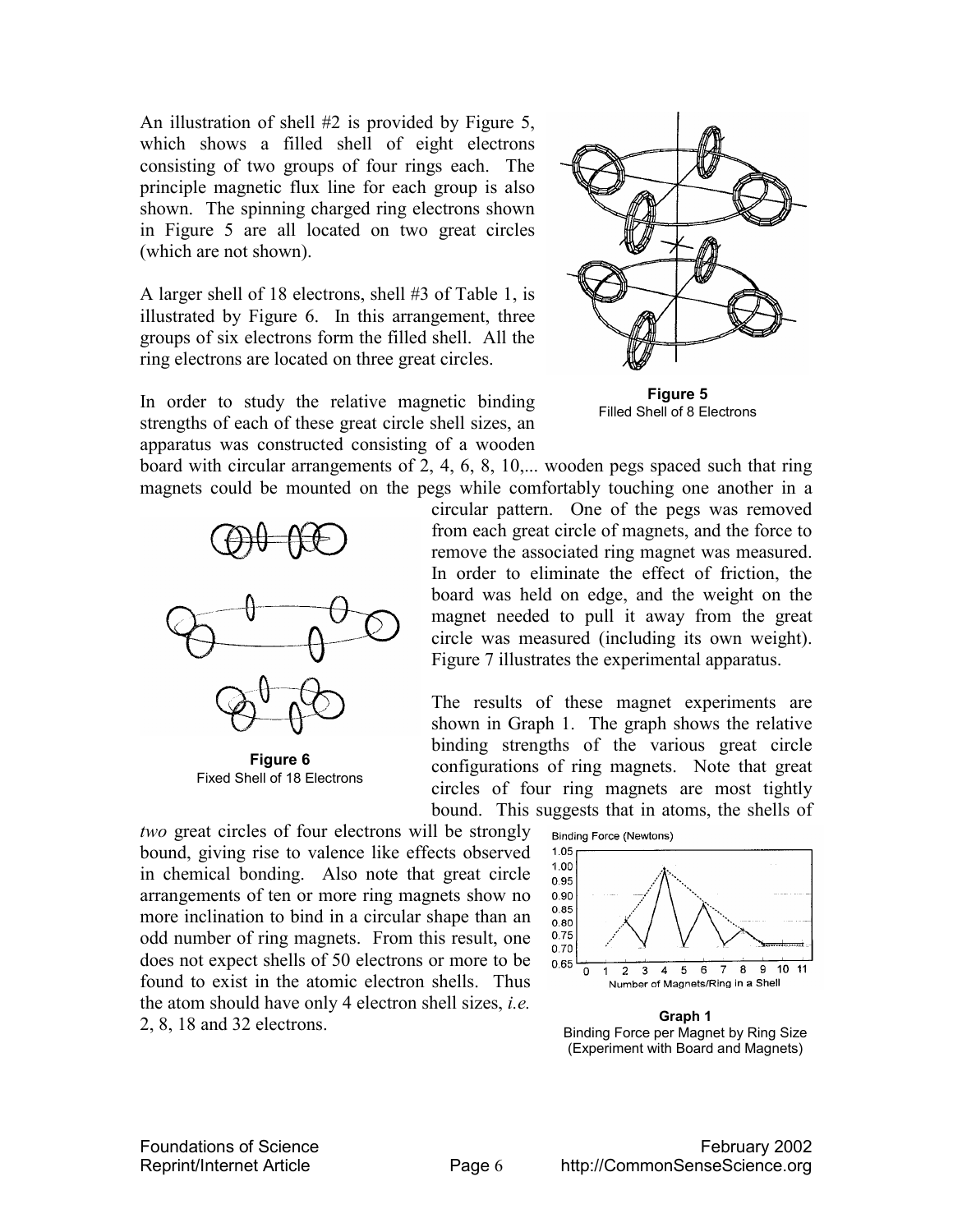Additional magnet experiments were performed to obtain a crude measure of the relative binding strength of *whole shells*. This was done by using two layers of ring magnets for shell size #2, three layers of ring magnets for shell size #3, *etc.,* and measuring the force necessary to remove one stack of ring magnets. The results are shown in Graph 2. The magnet experiments suggest that shells of 18 electrons are most tightly bound and that shells of 32 electrons are slightly less bound than shells of eight.



**Figure 7.** Experimental Apparatus

Additional ring magnet experiments were done to determine how many shells with the same number of electrons might be stable when packed about the nucleus.

 This is done by forming a great circle of magnets for each shell and arranging them in a concentric manner on a very smooth flat surface. The configuration of two rings is found to be stable when the outer ring has the opposite magnetic orientation of the inner ring next to it. When three or more concentric rings of the same number of magnets are constructed, the configuration is found to be unstable with rings rearranging to form other sizes. Thus the ring magnets like to be oriented in pairs in all directions. This causes two concentric rings of the identical number of magnets

to be stable.

From an analysis of the electrical forces of attraction or each electron shell with the nucleus and the total binding strength for each shell, the order of the shells is determined by the configuration with minimum energy. For example, the electrical attraction of each magnetic shell with the positively charged nucleus increases with shell size. As a result, a larger shell can displace a smaller shell with fewer charges, provided that the



**Graph 2**  Binding Force per Magnet by Shell Size (Experiments with Board and Magnets)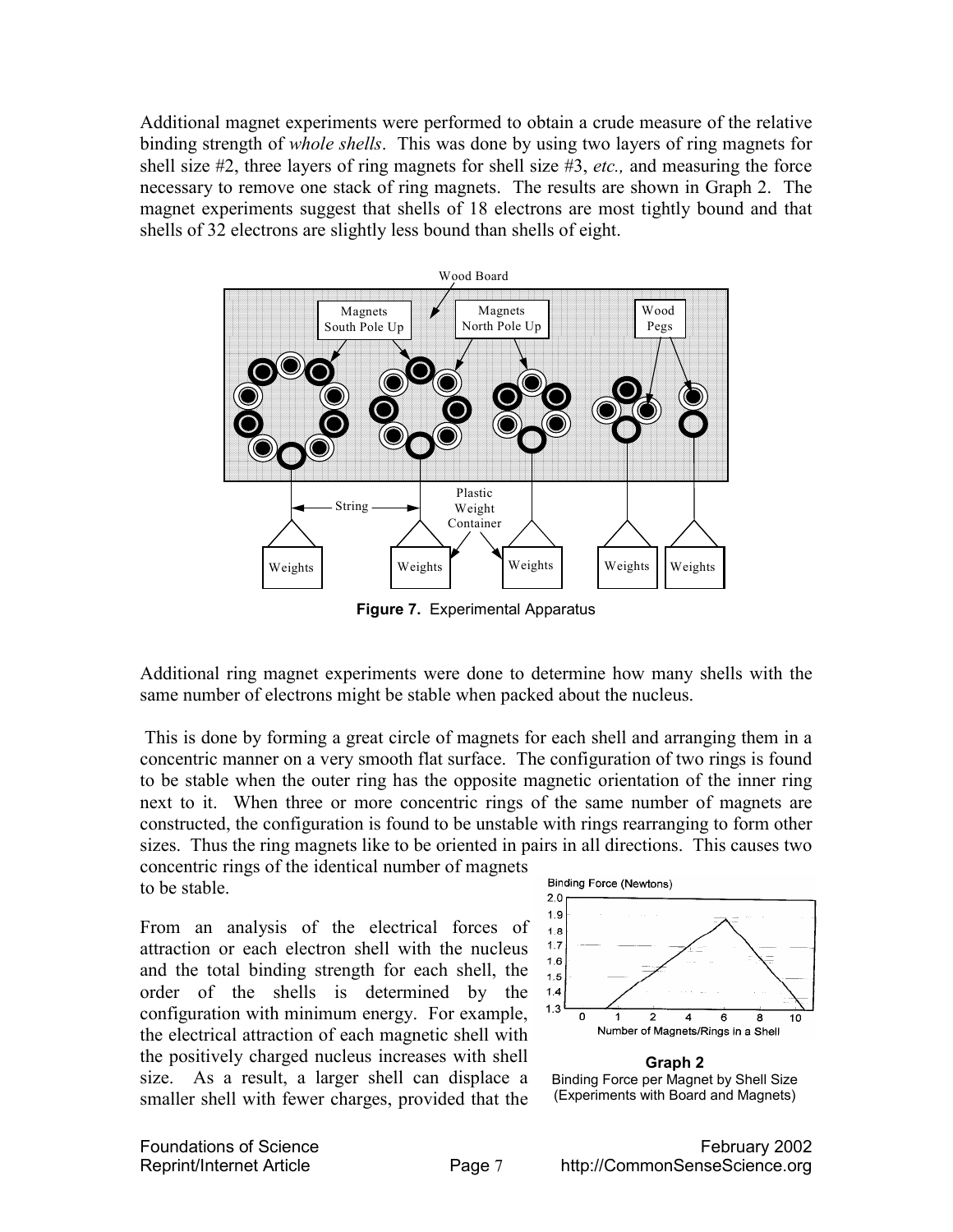space it occupies is large enough to hold the larger shell. This constraint allows larger shells to displace the second shell of a pair of smaller shells.

| Total<br>electrons | Shell<br>electrons | <b>Nucleus</b><br>at center | K<br>shell   | shell | M<br>shell    | N<br>shell      | O<br>shell    | P<br>shell     | Q<br>shell |
|--------------------|--------------------|-----------------------------|--------------|-------|---------------|-----------------|---------------|----------------|------------|
| $\overline{2}$     | $\overline{2}$     | $N\downarrow$               | $\uparrow$ 2 |       |               |                 |               |                |            |
| 10                 | 8                  | UĮ                          | $\uparrow$ 2 | 8↓    |               |                 |               |                |            |
| 18                 | 8                  | $C \downarrow$              | $\uparrow$ 2 | 8↓    | $\uparrow$ 8  |                 |               |                |            |
| 36                 | 18                 | LĮ                          | $\uparrow$ 2 | 8↓    | $\uparrow$ 18 | 8↓              |               |                |            |
| 54                 | 18                 | ΕĮ                          | $\uparrow$ 2 | 8↓    | $\uparrow$ 18 | $18\downarrow$  | ↑8            |                |            |
| 86                 | 32                 | UĮ                          | $\uparrow$ 2 | 8↓    | $\uparrow$ 18 | $32 \downarrow$ | $\uparrow$ 18 | 8↓             |            |
| 118                | 32                 | $S \downarrow$              | $\uparrow$ 2 | 8↓    | $\uparrow$ 18 | $32 \downarrow$ | $\uparrow$ 32 | $18\downarrow$ | ↑8         |

Taking this into account and noting that the first shell size is paired with the nucleus itself, one obtains the following shell structure for the atom:

> **Table 2**  Distribution of Electrons in Packing Shells

Note the arrows indicating the opposite orientation of the magnetic moments of the electrons in one shell with those of another. The structure shown in Table 2 is identical with that given in the Periodic Table of the Elements. Table 3 shows in detail how the fourth shell displaces the third shell.

# **Conclusions**

The geometrical packing model presented for the atom is very successful in describing some atomic data. The approach taken here is more fundamental and straightforward than the methods used by quantum mechanics and the special theory of relativity. The new model does not incorporate the philosophically objectionable assumptions of quantum mechanics. It replaces features of quantum models that are known to be inconsistent or in violation of proven laws. Unlike the quantum models, the geometrical packing model is not simply mathematical, but it is a physical model with boundaries, sizes, and structures. In this sense the model satisfies a major goal of physics which is, after all, to describe matter of the physical universe.

Although the framework of a new theory of matter has been presented, the basic approach needs to be extended to give successful descriptions of black body radiation, the photoelectric effect, and the energy levels of the atom before it can fully displace the quantum models. (Please note that this work has been successfully completed and published [14]. It will be featured in a future issue.)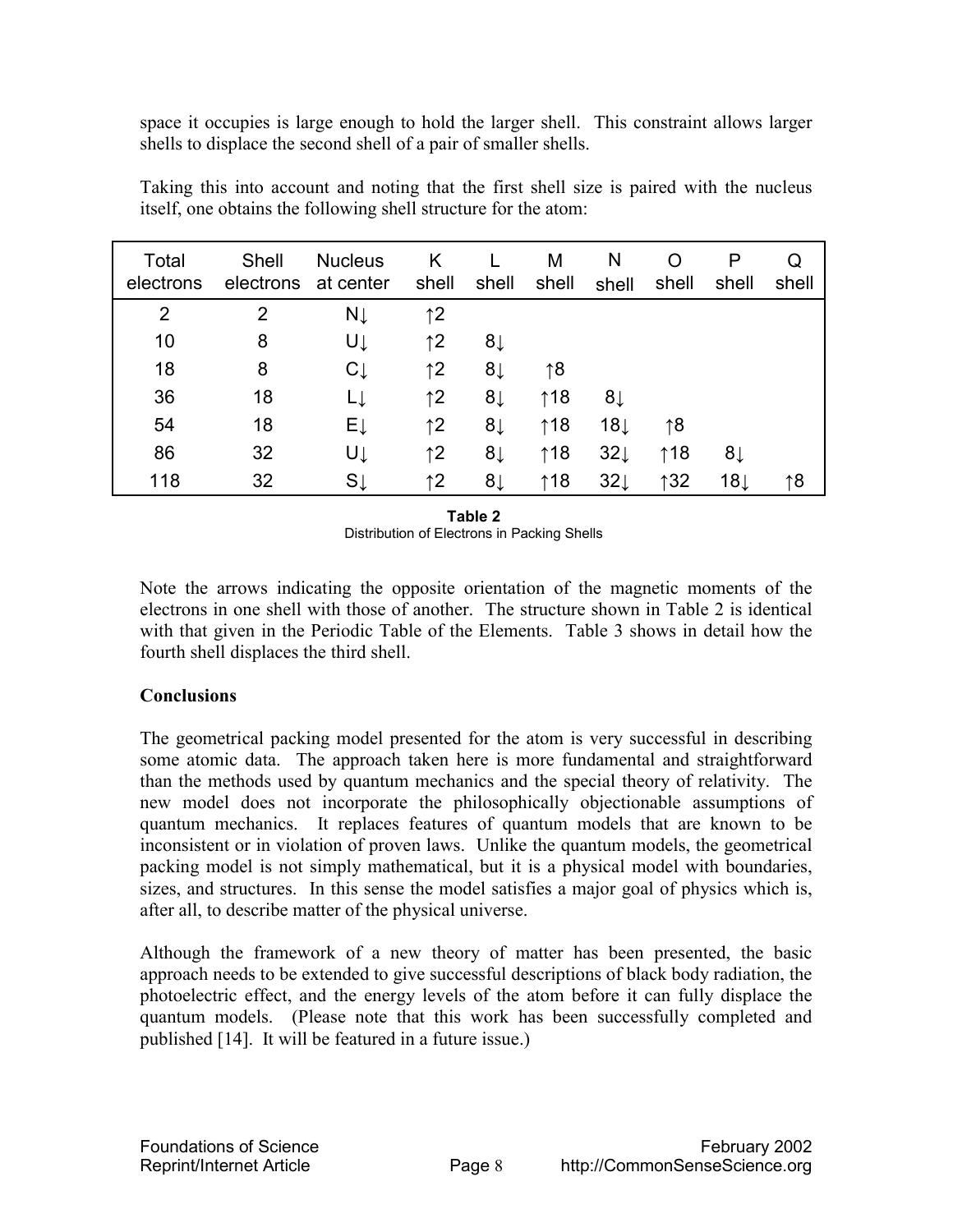|                           |        | Electron        |                 | Shells          |                         |
|---------------------------|--------|-----------------|-----------------|-----------------|-------------------------|
| Atomic                    | Atomic | 1 <sup>st</sup> | 2 <sup>nd</sup> | 3 <sup>rd</sup> | $4^{\text{th}}$         |
| Symbol                    | Number | Shell           | Shell           | Shell           | Shell                   |
| Ar                        | 18     | $\overline{2}$  | $\,8\,$         | 8               |                         |
| $\rm K$                   | 19     | $\overline{2}$  | $\,8\,$         | 8               | $\mathbf{1}$            |
| Ca                        | 20     | $\overline{2}$  | 8               | 8               | $\overline{2}$          |
| Sc                        | 21     | $\overline{2}$  | 8               | 9               | $\overline{c}$          |
| Ti                        | 22     | $\overline{2}$  | $\,8\,$         | $10\,$          | $\overline{2}$          |
| $\ensuremath{\mathbf{V}}$ | 23     | $\overline{2}$  | 8               | 11              | $\overline{2}$          |
| Cr                        | 24     | $\overline{2}$  | 8               | 13              | $\mathbf{1}$            |
| Mn                        | 25     | $\overline{2}$  | 8               | 13              | $\overline{2}$          |
| Fe                        | 26     | $\overline{2}$  | $\,8\,$         | 14              | $\overline{2}$          |
| Co                        | 27     | $\overline{2}$  | 8               | 15              | $\overline{2}$          |
| Ni                        | 28     | $\overline{2}$  | 8               | 16              | $\overline{2}$          |
| Cu                        | 29     | $\overline{2}$  | 8               | 18              | $\mathbf{1}$            |
| Zn                        | 30     | $\overline{2}$  | 8               | 18              | $\overline{c}$          |
| Ga                        | 31     | $\overline{2}$  | 8               | 18              | $\overline{\mathbf{3}}$ |
| Ge                        | 32     | $\overline{2}$  | 8               | 18              | $\overline{4}$          |
| $\mathbf{A}\mathbf{s}$    | 33     | $\overline{2}$  | 8               | 18              | 5                       |
| Se                        | 34     | $\overline{2}$  | 8               | 18              | 6                       |
| Br                        | 35     | $\overline{2}$  | 8               | 18              | 7                       |
| Kr                        | 36     | $\overline{2}$  | $\,8\,$         | 18              | 8                       |

**Table 3**  Step by Step Buildup of the Fourth Shell

## **References**

- 1. Bergman, D. L., and Wesley, J. P., "Spinning Charged Ring Model of Electron Yielding Anomalous Magnetic Moment", **Galilean Electrodynamics, Vol. 1, no. 5**, pp. 63-67 (Sept/Oct 1990).
- 2. Compton, Arthur H., American Physical Society address December 1917, **Physical Review Series II**, p. 330 (1918).
- 3. Compton, Arthur H., **Physical Review Series II, Vol. XIV No. 1**, pp. 20-43 (1919).
- 4. Compton, Arthur H**., Physical Review Series II, Vol. XIV No. 3**, pp. 247- 259 (1919).
- 5. Hofstadter, R., **Reviews of Modern Physics, Vol. 28**, p. 213 (1956).
- 6. Bostick, Winston H., **Physics of Fluids, Vol. 9**, p.2079 (1966).
- 7. Bostick, Winston H., "Mass, Charge, and Current: The Essence and Morphology," **Physics Essays, Vol. 4, No. 1, pp. 45-49 (1991).**